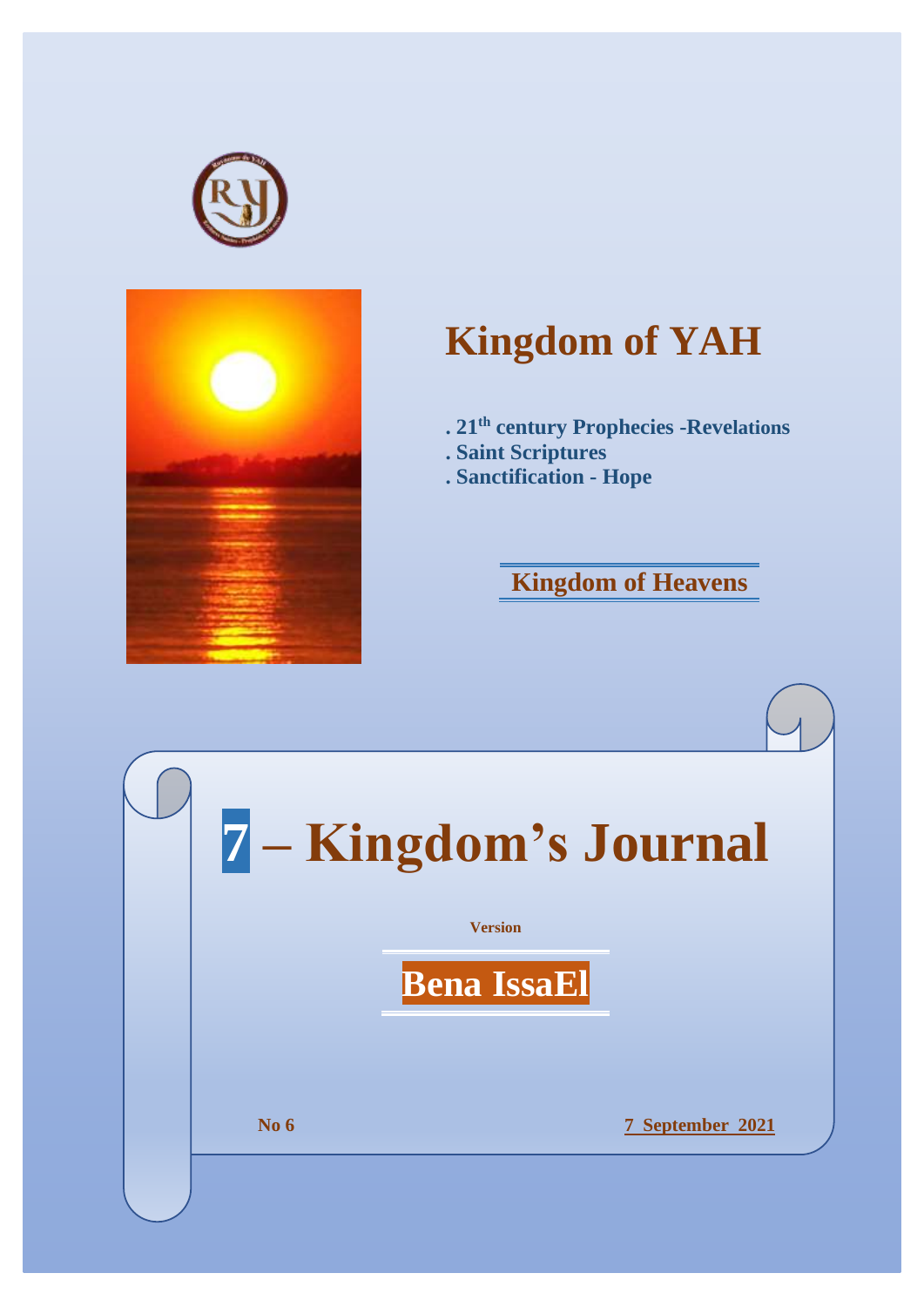#### Sommaire

| 1.  |  |
|-----|--|
| 2.  |  |
| 3.  |  |
| 4.  |  |
| 5.  |  |
| 6.  |  |
| 7.  |  |
| 8.  |  |
| 9.  |  |
| 10. |  |
| 11. |  |
| 12. |  |
| 13. |  |
| 14. |  |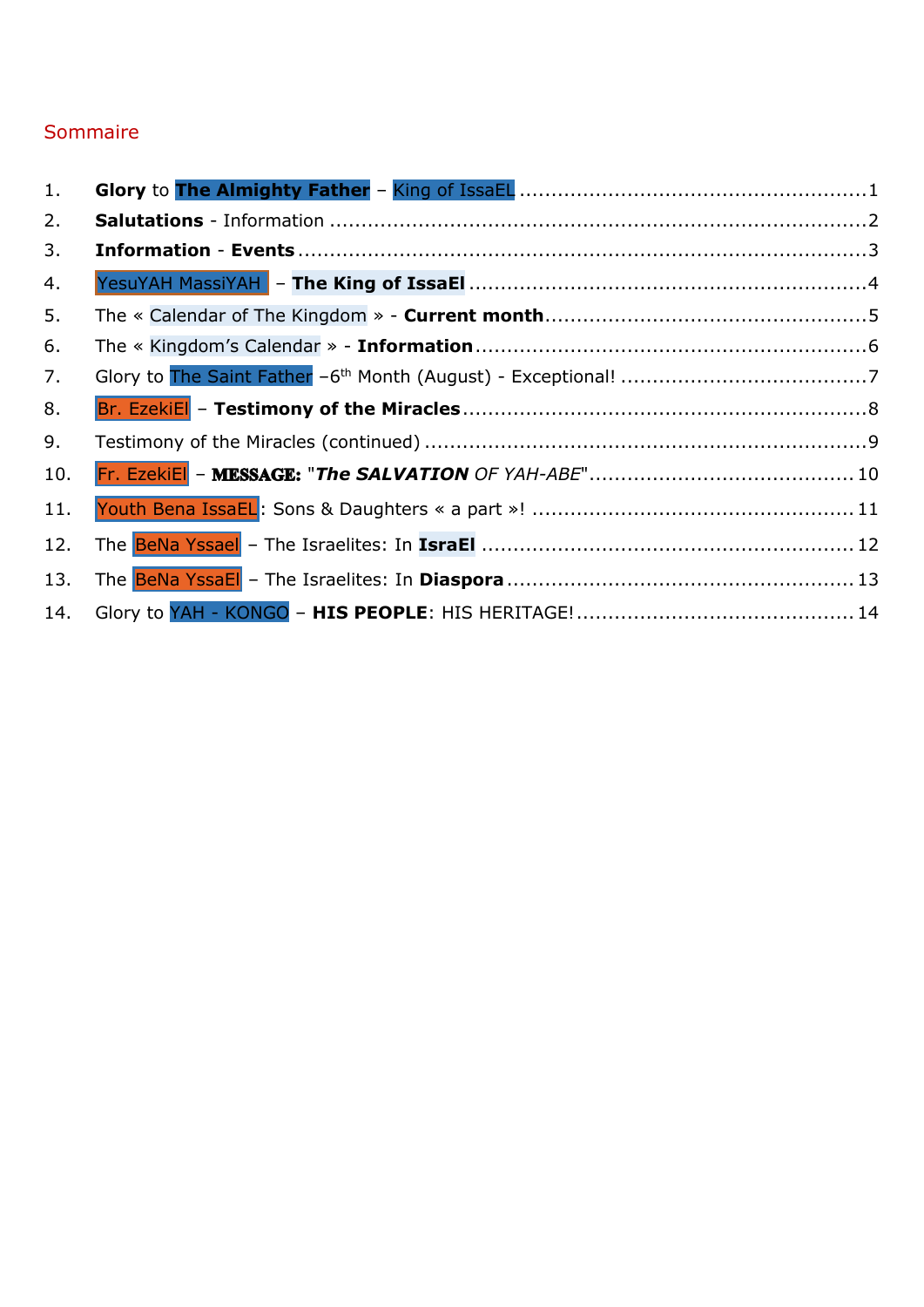Royaume de YAH Journal des Saints

# <span id="page-2-0"></span>1. **Glory** to **The Almighty Father** – King of IssaEL

*(ALEPH: N - 1st Hebrew letter)* 



Names of YAH among the BeNa Issael Bantu, in Africa ( Examples ):

| YAH AB                   |                |
|--------------------------|----------------|
| <b>« YAH The Father»</b> |                |
| (IssaEI)                 |                |
| YAH ABE                  | <b>YAH ABI</b> |
| <b>YAHBE</b>             | <b>YAHBI</b>   |
| <b>ZAMBE</b>             | <b>ZAMBI</b>   |
| (Kongo)                  | (Kongo)        |
| <b>NYAMBE</b>            | $-$            |
| (Cameroun, Kongo, )      |                |

Page 1 / 16 Kingdomofyah.net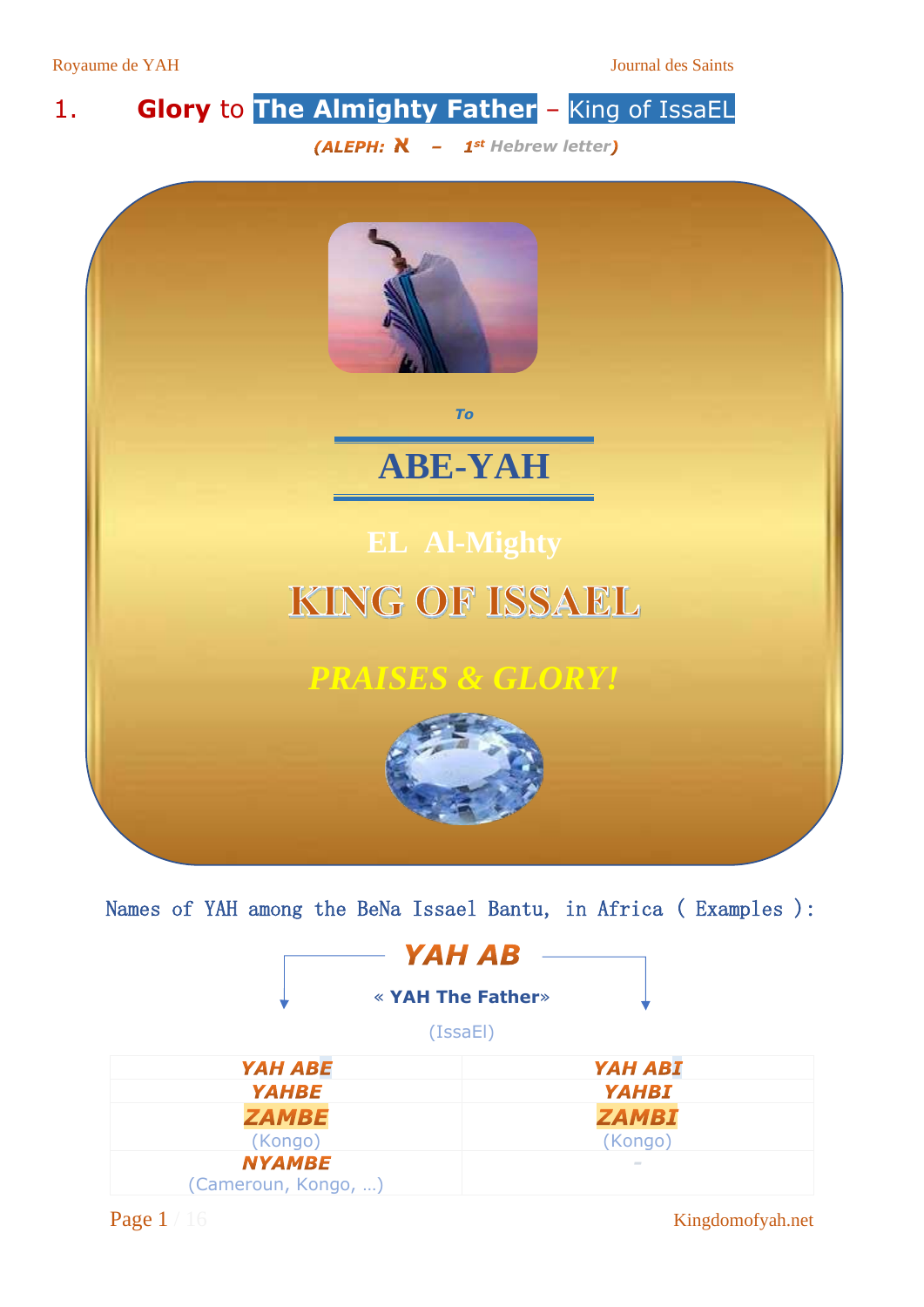### <span id="page-3-0"></span>2. **Salutations** - Information

**Peoples of IssaEl,** in Bantu Land, & in dispersion worldwide:

# *Shalom ! Salema ! Shalawom !*

### *In The Name of YAH,*

#### *& The Lord YESUYAH, The MassiYAH ! JESUS-CHRIST !*

## *The Prophet EzekiEl*

#### Vocabulary:

**YAH**: is LORD or ETERNAL in english. Hallelu **YAH**: Praise YAH. **EL**: God in english. « **EL Almighty** », « **EL** Most-High », etc.

#### **YAHBE** (**YAH-ABE, Father YAH**):

- **Personal Name of The Father** for the Israelites.
- And the Bantu (NZAMBE, NZAMBI, N**YAMBE**, ...)

**MassiYAH** (Anointed of YAH): **CHRIST.** Mess**IAH** in english.

**T**his document is intended to **Bantu People** primarily,

Called by The MASSI**YAH** (MessIAH) The « Lost tribes » of **Y**ssaEl (IsraEl).

For the church, the document is " *Kingdom's Journal – Saint Church*":

❖ Information, Teachings, Saint Calendar, Discoveries, etc…

Page 2 / 16 Kingdomofyah.net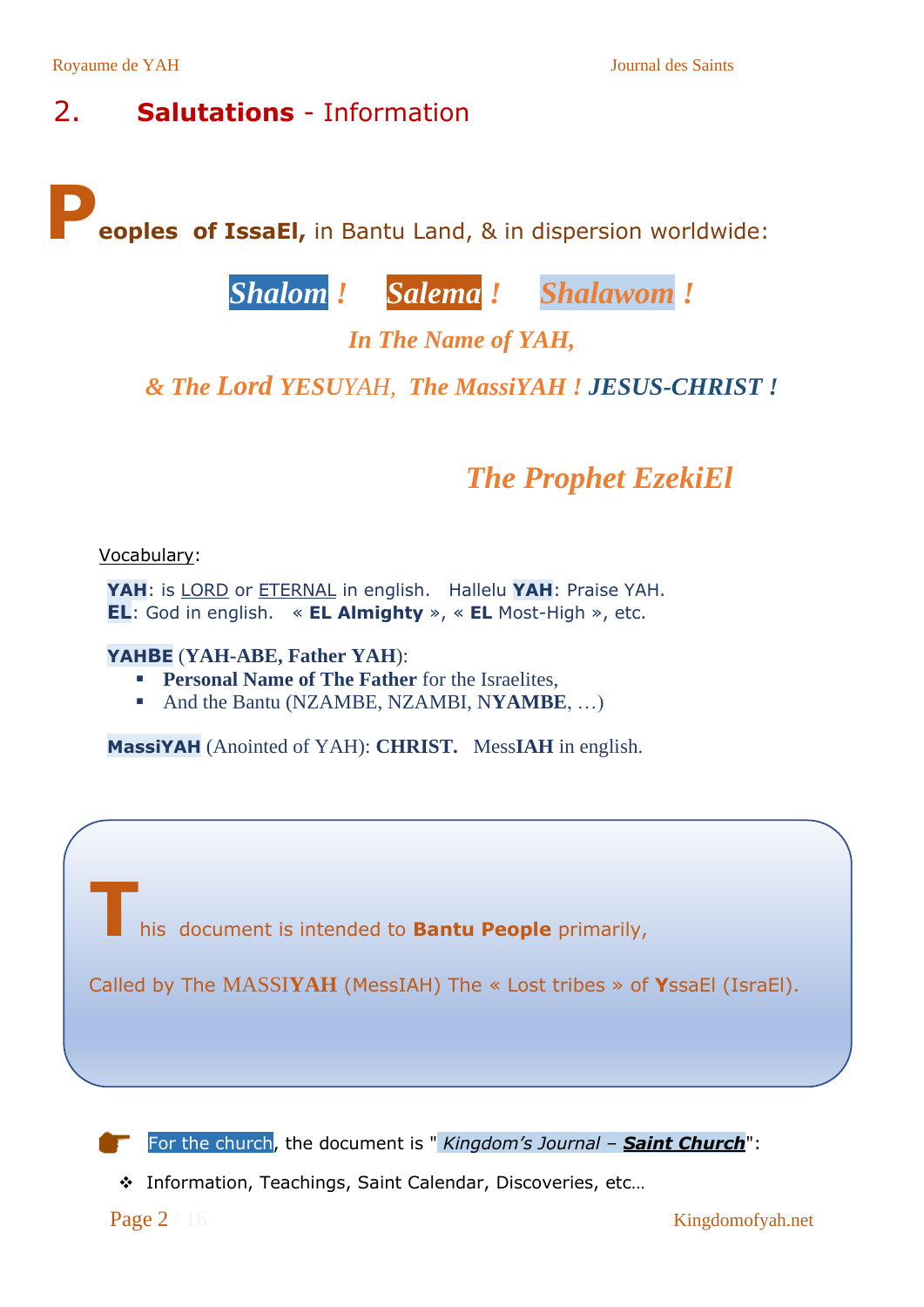### <span id="page-4-0"></span>3. **Information** - **Events**





**The 7 th Sacred Month, The Saint Month!**

*We are in strong prophetic and spiritual times!*

*To live in community if possible, in honor of the Father Most-High, AND the Lord JESUS CHRIST, The fulfillment of all these feasts!*

❖ **The Feast of Trumpets (YOM TERUAH)**

The Great **Feast of YAH**, **THE ETERNAL**

# 22 September 2021

❖ **The Feast of FORGIVENESS (Atonement)**

The **Feast of The People & The Faithfuls**

The Children of the Heavenly Father in YesuYAH, CHRIST

# 1 Octobre 2021

#### ❖ **The Feast of Tabernacles**

The Great **Feast of The People & The Faithfuls**,

# 6 Octobre 2021

### **Start of the Prophet EzekiEl's Ministry**

*PESSAh*, *Passover* 2020 sets:

✓ The spiritual Beginning of The **Prophetic Ministrty**, For me, ArmEl, « Br. EzekiEl » Servant of The Father.

✓ Whith the Kingdom's year started on **MARS 18th 2020**.

Page 3 / 16 Kingdomofyah.net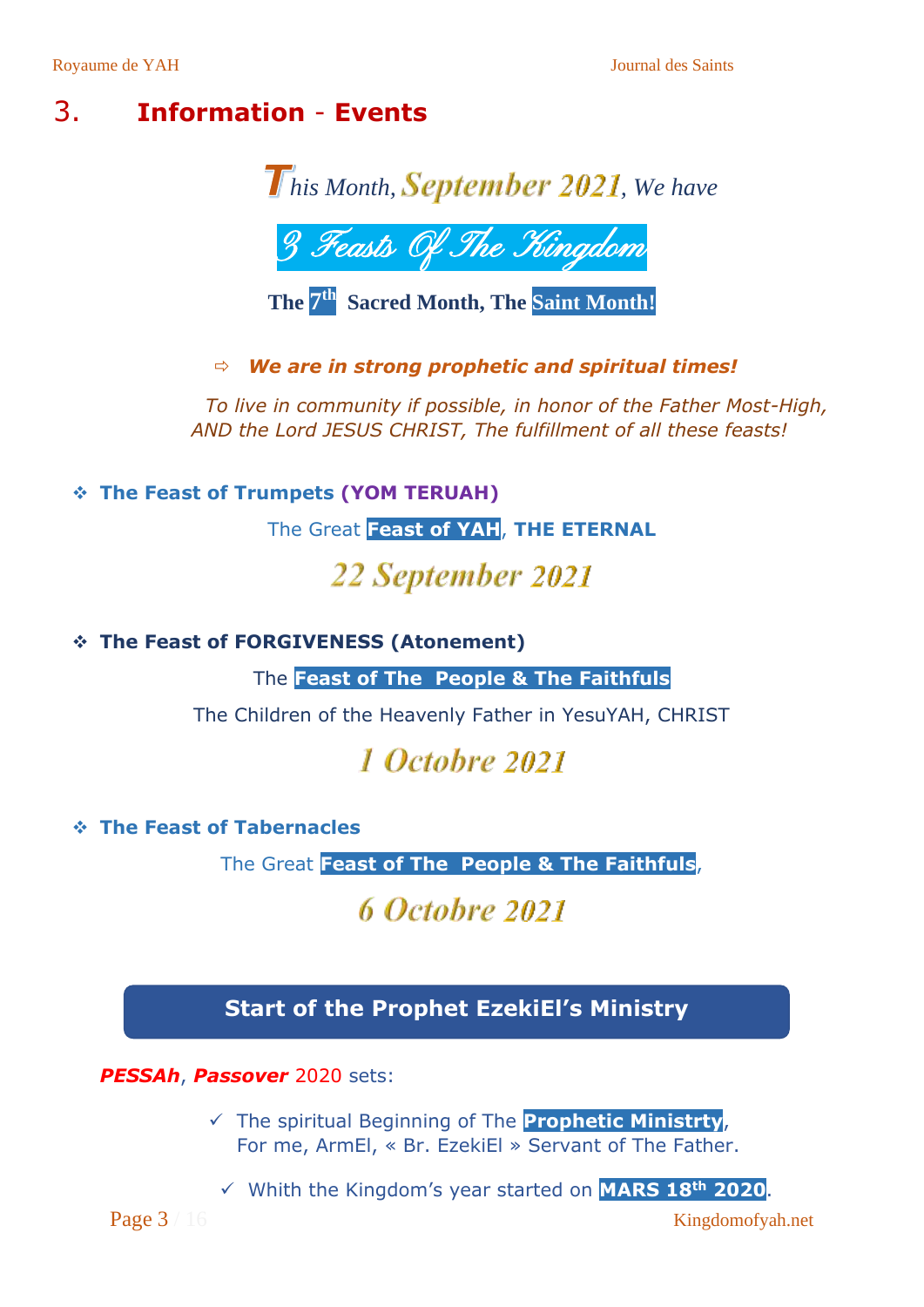### <span id="page-5-0"></span>4. YesuYAH MassiYAH – **The King of IssaEl**

The MassiYAH inherited the Father's functions for His People: In particular the two functions to govern: **King** & **Judge**.

### **KING OF ISSAEL**

This function is reserved for the tribe of **YUDA** (JUDA),

According to the promise The Father made to The Father of the 12 Tribes,

#### YAKOB **ISRAEL**

When he gave to his 12 Children: Benedictions & Prophecies:

**"***The Scepter of power shall not leave YUDA" 4th Son (4th tribe)*.

The LORD YAH confirmed this promise to His Servant DAWIDi (DAVID),

To whom the Father promised this:

« There will always be a Descendant of your posterity on the Throne in ISSAEL » !

*YESUYAH*, « *BeNa DaWiD* », « SON OF DAVID »:

*EVERLASTING KING OF THE KINGDOM to come !*

#### **PRAISE & GLORY TO THE KING OF ISSAEL !**

### **JUDGE OF ISSAEL**



*The MassiYAH, along with The 12 Apostles* (His Servants), **Will Judge « The 12 Tribes of ISSAEL »**.

## **MATTHEW 19:28**

Page 4 / 16 Kingdomofyah.net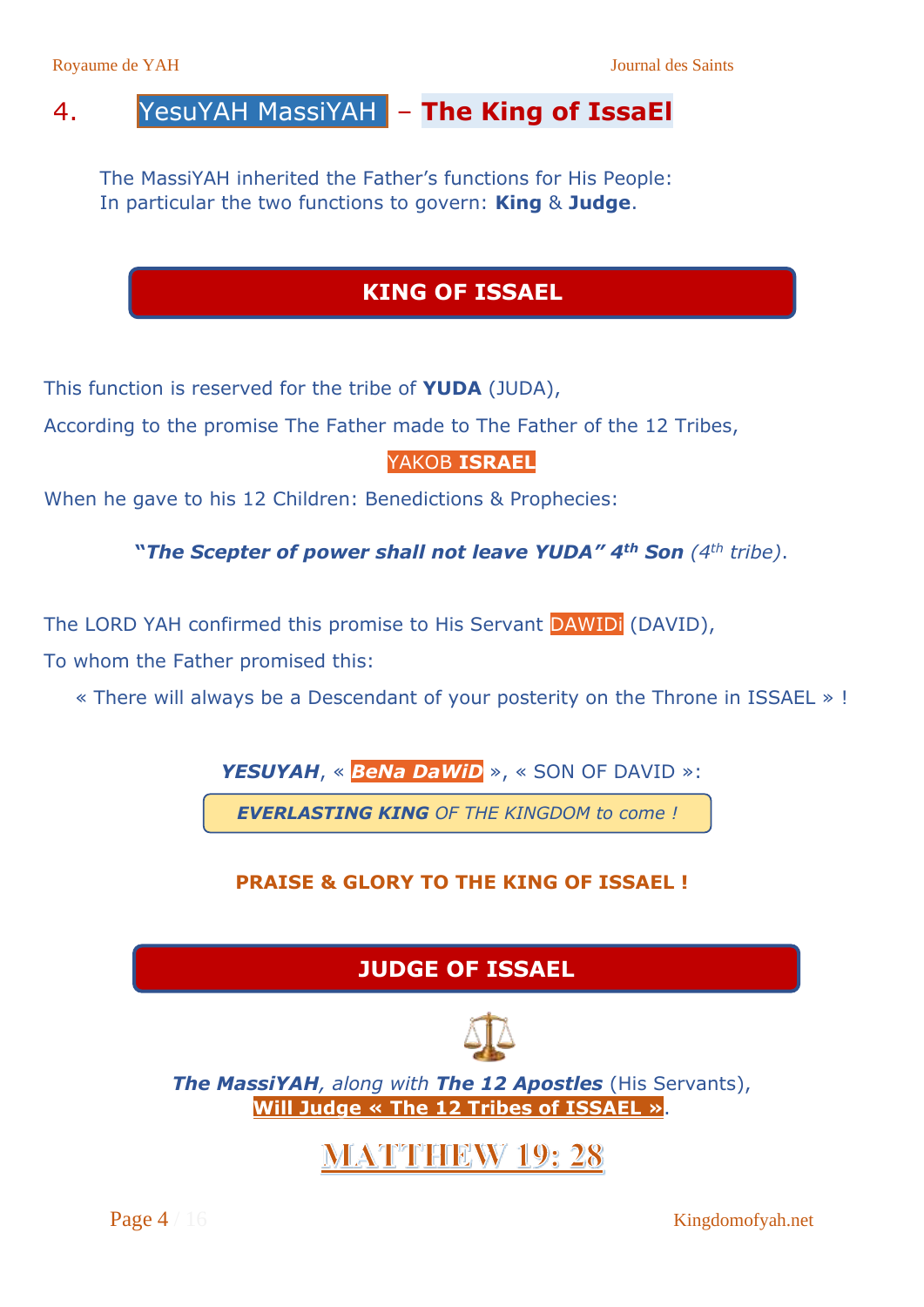### <span id="page-6-0"></span>5. The « Calendar of The Kingdom » - **Current month**

**Current Month** (Journal): September 2021; Information: Next page.

### **7 th MONTH: SACRED MONTH OF DE YAH** (**7** Saints Days, 3 Feasts)



| 7 <sup>th</sup> MONTH - 2021<br>(September-October) |                               |                    |                                                                                    |                                        |                                                |                                                 |  |
|-----------------------------------------------------|-------------------------------|--------------------|------------------------------------------------------------------------------------|----------------------------------------|------------------------------------------------|-------------------------------------------------|--|
| $1st$ Day<br>Sunday                                 | 2 <sup>ad</sup> Day<br>Monday | 3rd Day<br>Tuesday | 4 <sup>th</sup> Day<br>Wednesday                                                   | 5 <sup>th</sup> Day<br><b>Thursday</b> | $6m$ Dev<br>Friday                             | 7 <sup>th</sup> Day<br><b>SAINT</b><br>Saturday |  |
|                                                     |                               |                    | $1st$ Day<br>Feast of                                                              | Day 2                                  | Day 3                                          | Day 4<br>SABAt                                  |  |
|                                                     |                               |                    | <b>Trumpets</b><br>(Autumn)<br>22 sept.                                            | 23 sept.                               | 24 sept.<br>(Evening: SABAt)                   | 25 sept.<br>$(Day = SABA$ t)                    |  |
| Day 5                                               | Day 6                         | Day 7              | Day 8                                                                              | Day 9                                  | <b>Day 10</b><br>Day of<br><b>Great PARDON</b> | Day 11<br><b>SABAt</b>                          |  |
| 26 sept.                                            | 27 sept.                      | 28 sept.           | 29 sept.                                                                           | 30 sept.                               | 1 <sup>st</sup> October<br>(Evening: SABAt)    | 2 oct.<br>$(Day = SABA)$                        |  |
| Day 12                                              | Day 13                        | Day 14             | <b>Day 15</b><br><b>Feast of</b>                                                   | Day 16<br>F.T.                         | Day 17<br>P.T.                                 | Day 18<br><b>SABAt</b><br>F.T.                  |  |
| 3 oct.                                              | 4 oct.                        | 5 oct.             | <b>Tabernacles</b><br>Nile Lunes<br>S <sup>t</sup> Convocat <sup>®</sup><br>6 oct. | 7 oct.                                 | 8 oct.<br>(Evening: SABAt)                     | 9 oct.<br>$(Day = SABA)$                        |  |
| <b>Day 19</b>                                       | <b>Day 20</b>                 | <b>Day 21</b>      | <b>Day 22</b><br>8 <sup>th</sup> Jour                                              | Day 23                                 | Day 24                                         | Day 25<br>SABAt                                 |  |
| F.T.                                                | E.t.                          | F.T.               | Ste Convocat <sup>o</sup>                                                          |                                        | 15 oct.                                        | 16 oct.                                         |  |
| 10 oct.                                             | 11 oct.                       | 12 oct.            | 13 oct.                                                                            | 14 oct.                                | (Evening: SABAt)                               | $(Day = SABA)$                                  |  |
| Day 26                                              | Day 27                        | Day 28             | Day 29                                                                             | <b>Day 30</b>                          |                                                |                                                 |  |
| 17 oct.                                             | 18 oct.                       | 19 oct.            | 20 oct.                                                                            | 21 oct.                                |                                                |                                                 |  |

The New Moon: Feast of Tabernacles!

Page 5 / 16 Kingdomofyah.net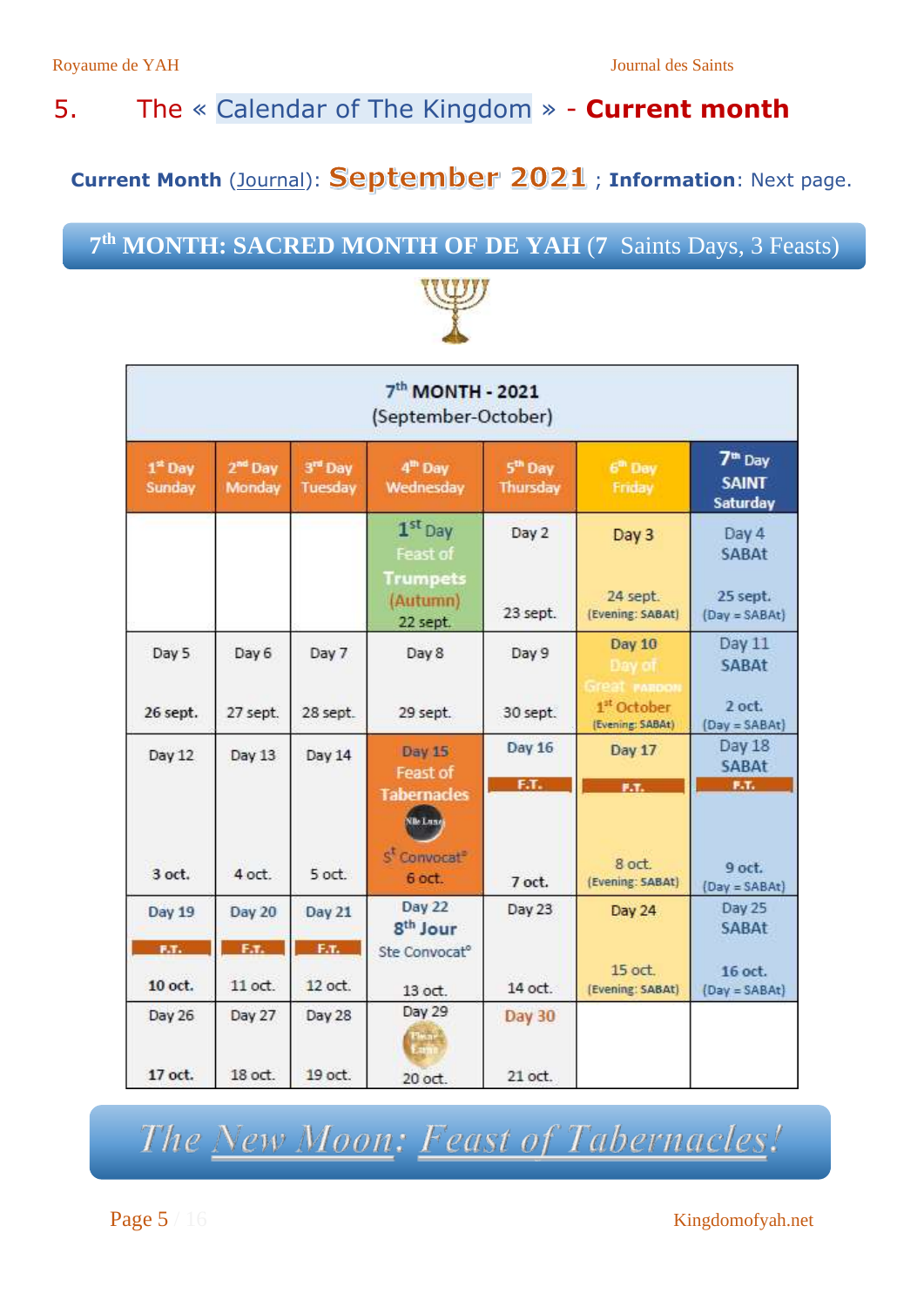Remark: The **6 th Month** (August**-Sept.**) » is presented on *page 7*: It's also Exceptional! The **7 th Month** (Sept.-**Oct.**) is presented before (pages 5 & 6),

To announce The 3 Great Feasts on September & October!

<span id="page-7-0"></span>6. The « Kingdom's Calendar » - **Information**

# **The Current Month**

- 7<sup>th</sup> Kingdom's Month: from 22 september to 21 october;
- **The Week:** from Sunday to **Saturday** (7<sup>th</sup> day)
	- The **7th Day** is a Holy Day for YAH, the LORD: the Shabat.

#### In Bantu (Kongo):

Ancient name (Day & Spirituel Time): **S**a'**B**a**, S**a'M**B**a (« african » sound), Modern name (Day): **S**a**B**a'la.

Sens of this Day:

- ❖ **Day off - of Rest** for all (managers, workers, …)
- ❖ **Day for activities in honor of YAH**:
	- ❖ Worship, Praise …: Times of prayer, the Saint Scriptures, …
	- ❖ Charity: Time for sharing, help, ...

### **Stars Events of this Month**

- **New Moon: 6 october: Feast of Tabernacles!**
- **Full Moon**: **20 october**.

These two moments are « *Saint Events* »:

#### **Bless, Praise The MOST-HIGH for His Creation**

**The Moon** lights us up at night, and indicates the Month progression!

#### **BLESSED BE YAH - THE ETERNAL ALMIGHTY!**

Page 6 / 16 Kingdomofyah.net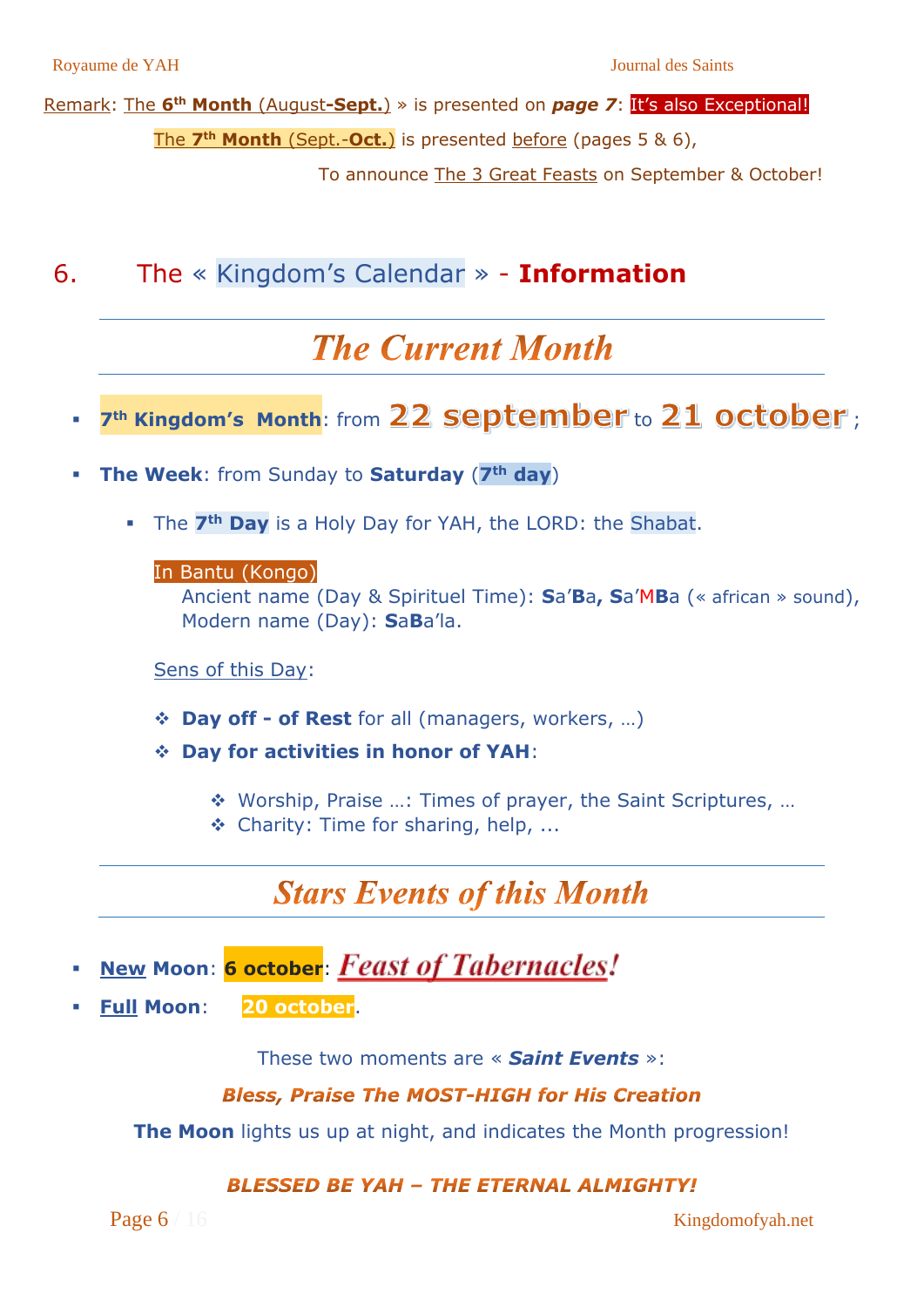### <span id="page-8-0"></span>7. Glory to The Saint Father - 6<sup>th</sup> Month (August) - Exceptional! *(Zavin:* T -  $Z^{th}$  Hebrew Letter)

Exceptionally, we present a Calendar Month on this page: The **6** *th Month (August).* (Because, we have privileged the Month of "September" which has 3 Great Holy Feasts).

This month **August 2021** of Kingdom's Calendar is **exceptional** with many symbols:

- ❖ **2 Full Moon** (Exceptional, not usual): <sup>1</sup>
	- ✓ *1st*  $\angle$  Last Day: 21 (7x7x7) September.
- ❖ **One New Moon**:
	- ✓ *7th 7*

| 6th MONTH - 2021<br>(August-September)                         |           |                             |                                  |                                        |                               |                                                 |  |
|----------------------------------------------------------------|-----------|-----------------------------|----------------------------------|----------------------------------------|-------------------------------|-------------------------------------------------|--|
| 1 <sup>st</sup> Day<br>2 <sup>nd</sup> Day<br>Sunday<br>Monday |           | $3rd$ Day<br><b>Tuesday</b> | 4 <sup>th</sup> Day<br>Wednesday | 5 <sup>th</sup> Day<br><b>Thursday</b> | 6 <sup>th</sup> Day<br>Friday | 7 <sup>th</sup> Day<br><b>SAINT</b><br>Saturday |  |
| 1 <sup>st</sup> Day<br>Tie se                                  | Day 2     | Day 3                       | Day 4                            | Day 5                                  | Day 6                         | Day 7<br><b>SABAt</b>                           |  |
| 22<br>august                                                   | 23 august | 24 august                   | 25 august                        | 26 august                              | 27 august<br>(Evening: SABAt) | 28 august<br>$(Day = SABA)$                     |  |
| Day 8                                                          | Day 9     | Day 10                      | Day 11                           | <b>Day 12</b>                          | Day 13                        | <b>Day 14</b>                                   |  |
| 29 august                                                      | 30 august | 31 august                   | 1 <sup>12</sup><br>September     | 2 sept.                                | 3 sept.<br>(Evening: SABAt)   | <b>SABAt</b><br>4 sept.<br>$(Day = SABA)$       |  |
| Day 15                                                         | Day 16    | Day 17<br><b>N</b> Ie Lune  | Day 18                           | <b>Day 19</b>                          | Day 20                        | Day 21<br><b>SABAt</b>                          |  |
| 5 sept.                                                        | 6 sept.   | 7 sept                      | 8 sept.                          | 9 sept.                                | 10 sept.<br>(Evening SABAt)   | 11 sept.<br>$(Day = SABA)$                      |  |
| Day 22                                                         | Day 23    | Day 24                      | Day 25                           | <b>Day 26</b>                          | Day 27                        | Day 28<br><b>SABAt</b>                          |  |
| 12 sept.                                                       | 13 sept.  | 14 sept.                    | 15 sept.                         | 16 sept.                               | 17 sept.<br>(Evening: SABAt)  | 18 sept.<br>$(Day = SABA)$                      |  |
| Day 29                                                         | Day 30    | Day 31                      |                                  |                                        |                               |                                                 |  |
| 19 sept.                                                       | 20 sept.  | 21 sept.                    |                                  |                                        |                               |                                                 |  |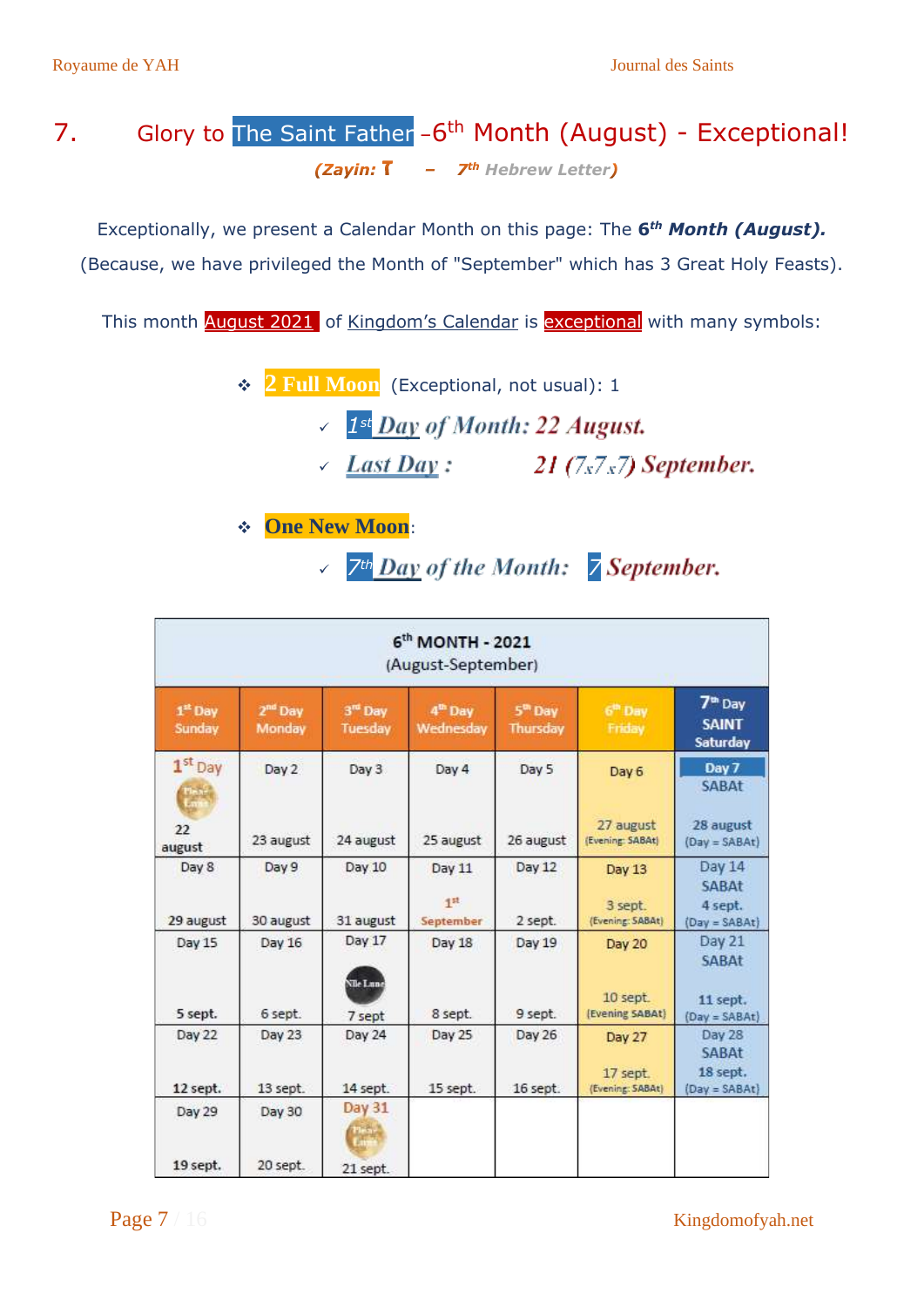### <span id="page-9-0"></span>8. Br. EzekiEl – **Testimony of the Miracles**



These **Signs** are all related to *The Coming of The LORD MassiYAH !* I presented them in the Story and Revelation Book: « *To The People of The AlMighty Prophetic\_Message 2020\_2027* ».

In the previous Issues, I presented them individually (mostly in the french versions):

- **The Vision** that The Father has showed me in 2019, In a dream (No 1, April 2021).
- **The Heavenly Entity appeared in the airs in 2019, A Saint Day** (No 2, May 2021).
- **The 3 RAIN-BOWS appeared in 7 th Saint Month** in 2020 (No 3, June 2021).
- **The SIGN of SHABBAT & of MassiYah appeared on SHABBAT** in 2020 (No 4, July.).
- The YAH's Name **KONGO**: The ST-Spirit confirmed It to me in **2020** (No 5, Aug.).

#### In this 6<sup>th</sup> Issue, I come back on The 1<sup>st</sup> of The 3 Rainbows of 7<sup>th</sup> Month in 2020:

**The RAIN-BOW of saturday** (**Shabbat**), 3 october 2020,

#### **Which happened in the week of The Great Feast of Tabernacle** of 30 sept. 2020**.**

| Day 12   | Day 13   | Day 14   | <b>Day 15</b>                                  | Day 16         | Day 17                    | Day 18 |
|----------|----------|----------|------------------------------------------------|----------------|---------------------------|--------|
|          |          |          | Feast of<br><b>Tabernacles</b><br>St Convocate | Pleane         | 2 oct.                    | 3 oct. |
| 27 sept. | 28 sept. | 29 sept. | 30 sept.                                       | 7er<br>Octobre | $[$ tvening $=$<br>SABAt) | 3 oct. |

Page 8 / 16 Kingdomofyah.net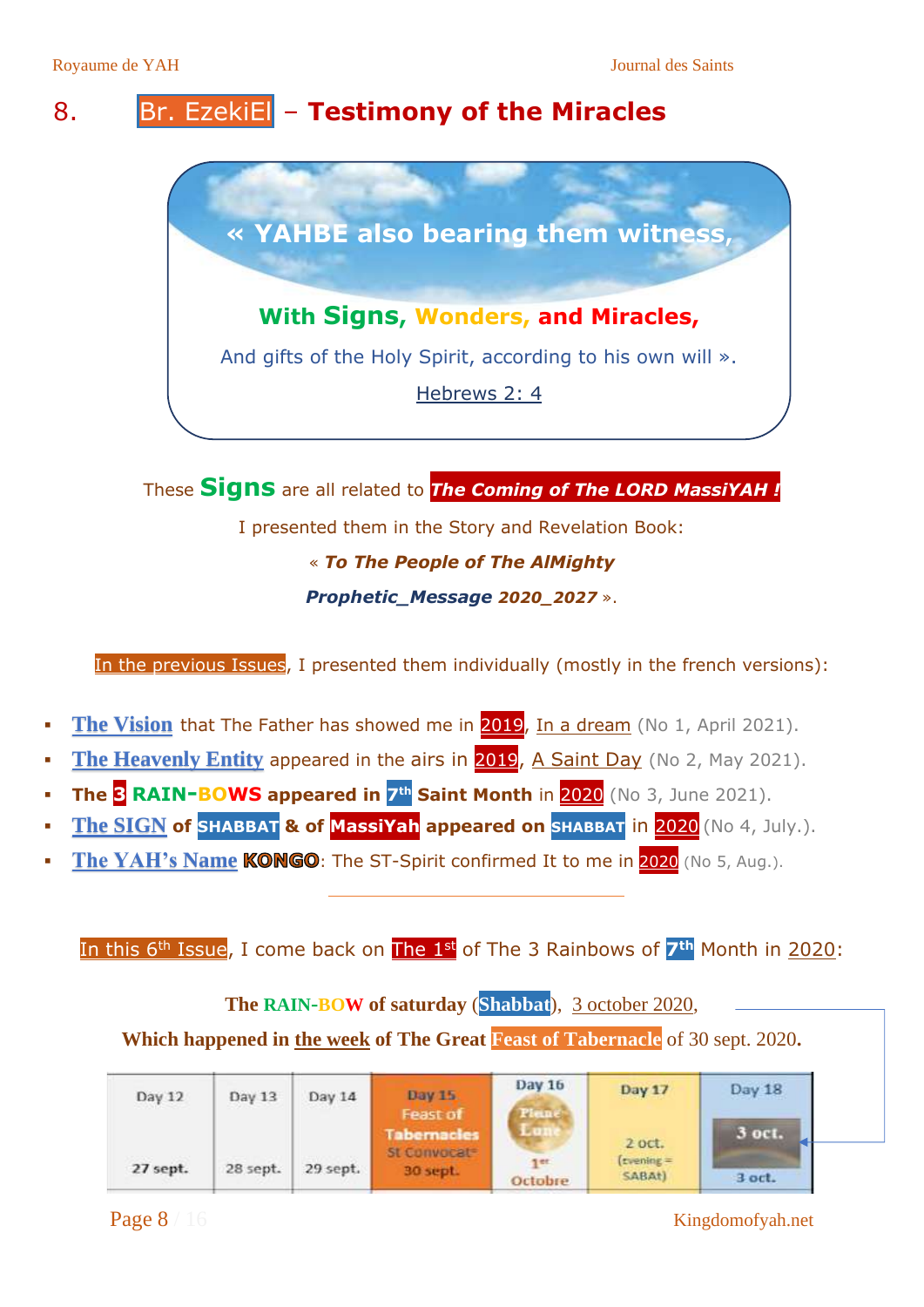The *Feast of Tabernacles* was given to The People to celebrate:

« The Delivrance » from the **Captivity** (or the Evil: in hebrew "Mits-RA-im" (Egypt).

**In the Physical or Visible sense** (In the Desert)**:**

#### **LEVITICUS 23**:

« 23.42 Ye shall dwell in **Tents** (booths) **7** days;

23.43 That your Descendants may know that I made The Childreen of IssaEl

Dwell in **Tents**, When I brought them out of the land of **Egypte**.

I (am) **YAH**-U-A (The LORD), your **EL** ».

**In the Spiritual sense** (In the Desert)**:**

YAH, The LORD was *in the midst of His People*.

Speaking to the Children of Issael through His Prophet MOSES (MOSHE) and protecting them, He then *led His People* in the Master's hands to the "**Promised Land**" of CANAAN.

**Accomplissement in JESUS-CHRIST** (Spirit)**:**

We, Prophetic Servants of YAH, think (and acc. to documents in **Qumran cave**):

- The MassiYAH would have been **born** during the time of the *Feast of Tabernacles*
- The **prophetic sense** of the *Feast of Tabernacles* is:

### The LORD YESUYAH. The CHRIST WITH US

The Apostle PAUL said it in these words:

### **« CHRIST IN YOU, The HOPE of the GLORY ! »**

(COLOSSIANS 1: 27)

All The Nations **shall** go up from year to year unto Yerusalem, To worship The LORD of HOSTS (Armies), For the *Feast of Tabernacles.* (ZECHARIAH 14: 16)

<span id="page-10-0"></span>9. Testimony of the Miracles (continued)

**The RAIN-BOW** of 30 sept. 2020 is **clearly related** to The **COMING** King **YESU**Yah! **It happened on the Shabbat of the week of the Feast of Tabernacles**!

Page 9 / 16 Kingdomofyah.net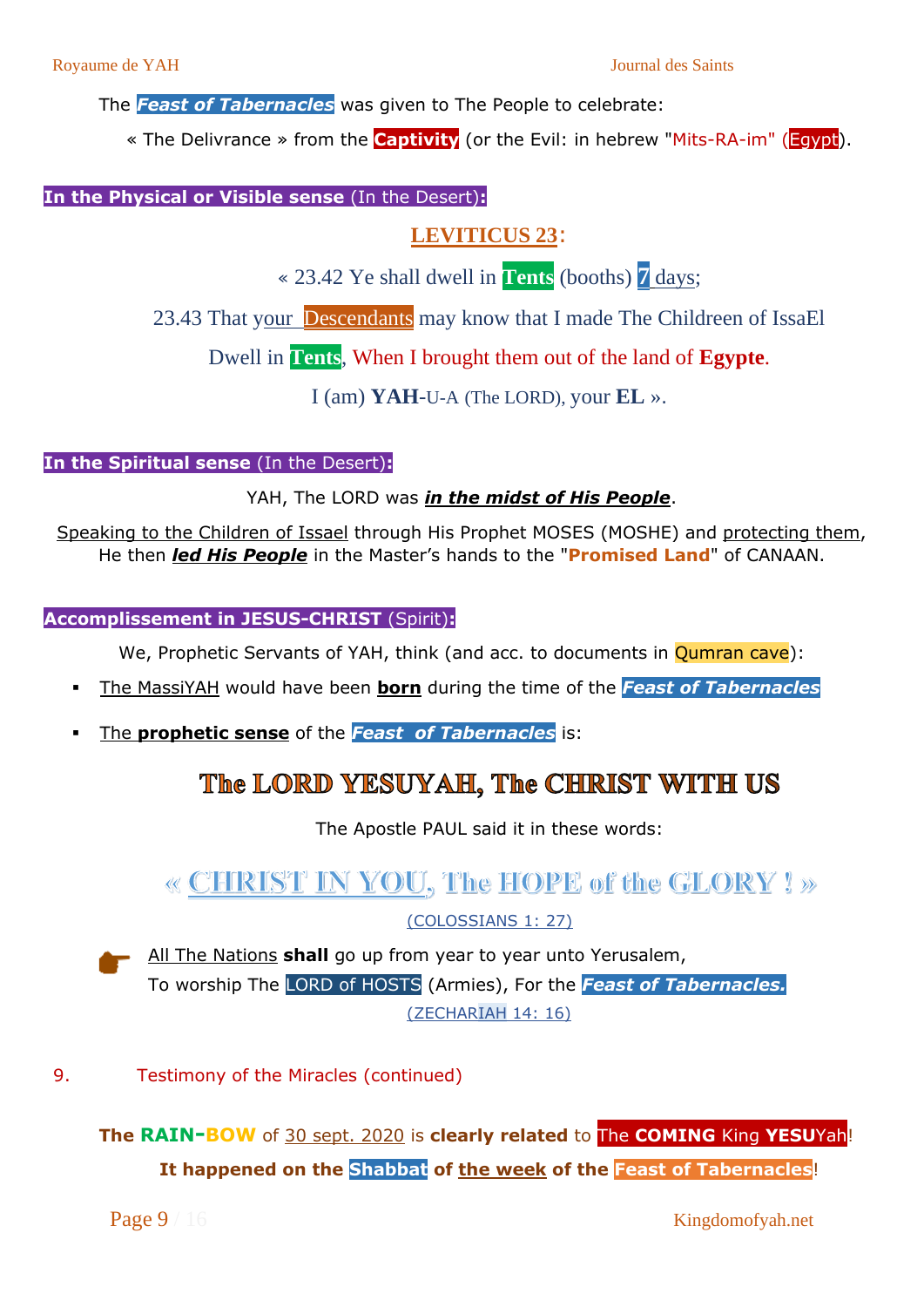#### <span id="page-11-0"></span>10. **Fr. EzekiEL** – MIESSAGE: "The SALVATION OF YAH-ABE"

### THE SALVATION OF YAH-ABE

### - THE FAITH THAT SAVES –

### **« THE WORKS OF THE SAINT FAITH »**

YAH-ABE has given a SAVIOR to ISSAEL and to the PEOPLES of the Nations:

**The M A S S I Y A H**

**The C H R I S T**

#### **THE ANOINTED OF YAH, THE ETERNAL**



Then, The LORD JESUS-CHRIST asks to Live acc. to <mark>The LAWS of The FATHER</mark>.

# $\overline{\textbf{The SAINT}}$  <code>LAWs</code> (<code>TORAh</code>) given to <code>MOSE</code> **S** is The GUIDE OF THE SAINTS <mark>!</mark>

**1. THE SAINT LAWS → WAY OF LIFE OF THE SAINTS** 

Page 10 / 16 Kingdomofyah.net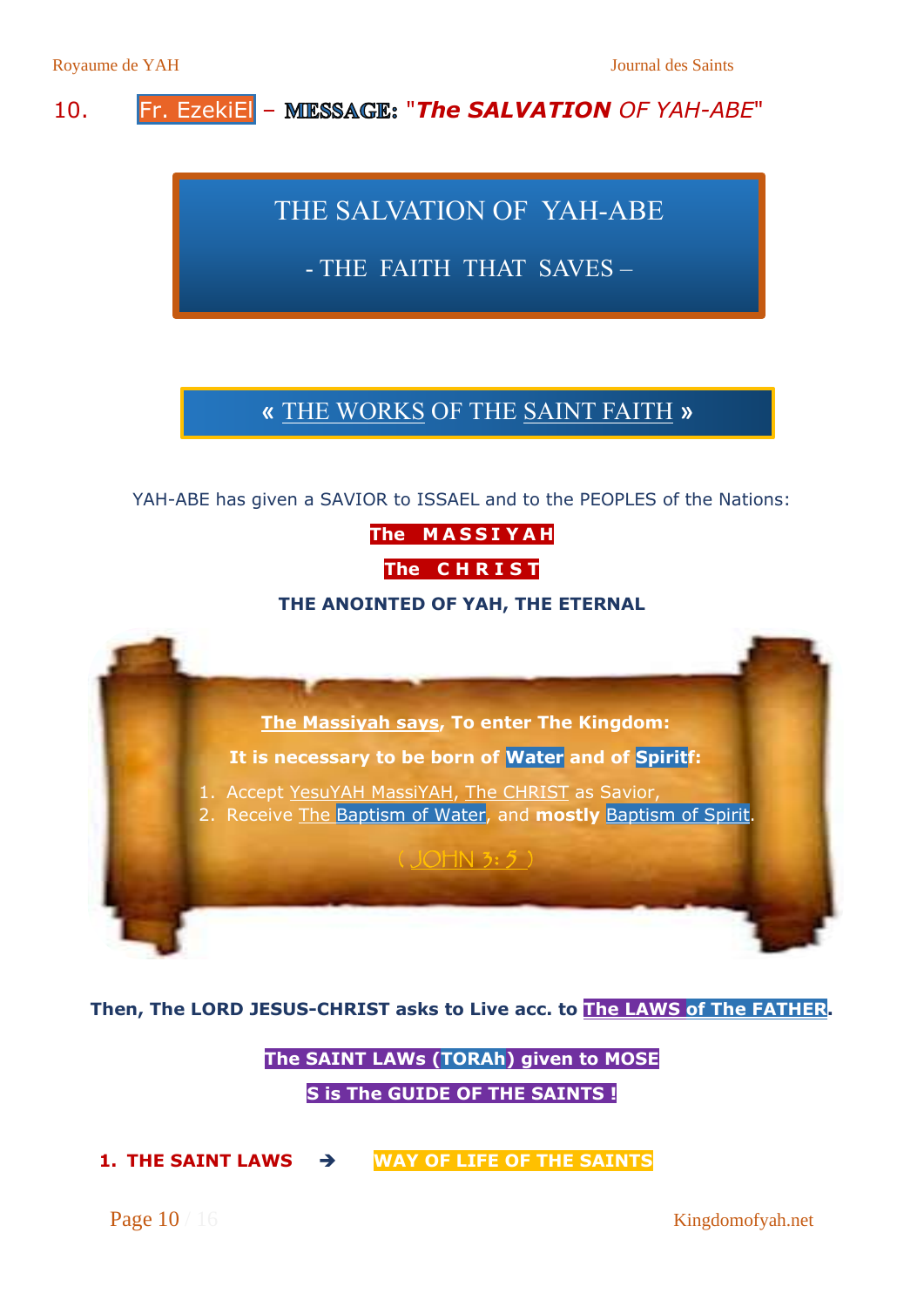#### The SAINT COMMANDEMENTS are the Customs and the **Way of Life** for ISSAEL.

**The Massiyah** and the **1st Churches** Believers lived with The Saint LAWs! Nowadays Most believers live without The Holy Commandments.

After their Baptism, *Newly Converted Believers* to the Lord JESUS CHRIST Were **instructed in The Holy Law**, as this text of the ACTS of the Apostles shows:



#### **2. THE SAINT LAW** ➔ **THE FAITH PRODUCES GOOD WORKS**

The One who lives acc. to The LAWS **IS BLESSED**, have good *Works and bear Fruits!* This topic (« The Works ») is developed in a specific message (*JAMES chap. 2*).

### <span id="page-12-0"></span>11. Youth Bena IssaEL: Sons & Daughters « a part »!

### YAH asks to PARENTS that THE CHILDREEN be SAINTS **DEUTERONOMY 6: 6-7**



For the youth, there is The " *Kingdom's Journal – Youth Bena Yssael*":

Page 11 / 16 Kingdomofyah.net Teachings, Culture, Languages, Germes, ...; adapted Style & Contend.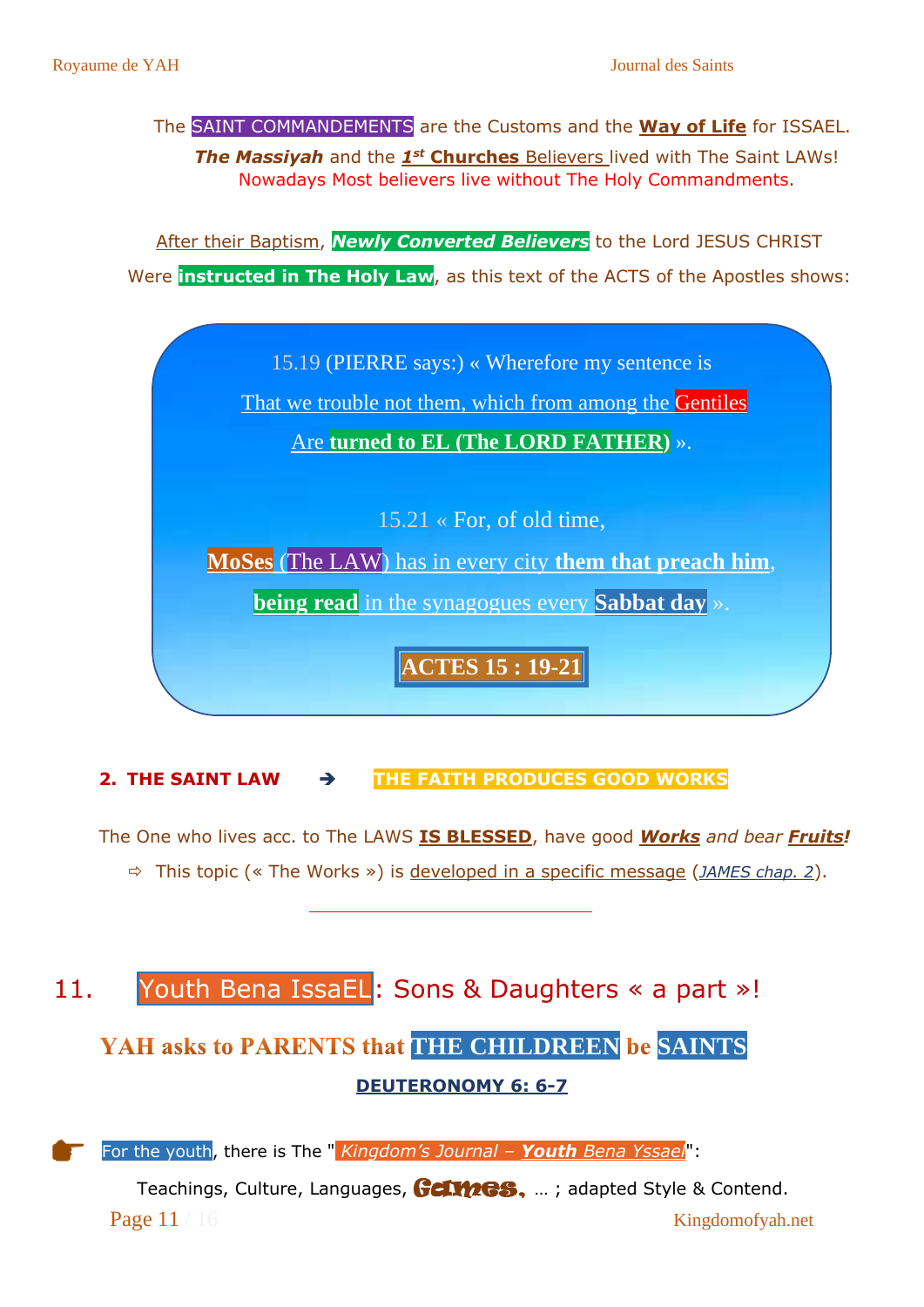# <span id="page-13-0"></span>12. The BeNa Yssael – The Israelites: In **IsraEl**

The « **Bena ISSAEL** » in The Saint land: In Ancient Times, and Today, ...

#### The 12 Dispersed Tribes, called « *Lost Tribes of Issael* »:

|                                | <b>NPHTLY</b>          | GD                                      | <b>ASHR</b>    |
|--------------------------------|------------------------|-----------------------------------------|----------------|
|                                | (Nephtali)             | (Gad)                                   | (Asher)        |
|                                | <b>BNYMUN</b>          | <b>EPHRYM</b>                           | <b>DN</b>      |
|                                | (Benjamin)             | (Ephraïm)                               | (Dan)          |
|                                | <b>REUBN</b>           | <b>YSHKR</b>                            | <b>YAhUDAh</b> |
|                                | (Reuben)               | (Issakar)                               | (Yuda)         |
|                                | <b>MNSEh</b>           | <b>SHMEON</b>                           | <b>ZBULN</b>   |
|                                | (Manasse)              | (Simeon)                                | (Zebulon)      |
| Israelites and The LAW (TORAh) | <b>Billian Andrews</b> | <b>GENESIS 49</b><br>.e tele a televizi |                |

Following the sins of His People, despite the warnings of the Most High by His Prophets: **(ISAIAH**, JEREMIAH, EZEKIEL, …) ;

#### **The Tribes had to go into Exile, in the nations of the world,**

As mentioned in **The Saint Covenant** between YAH-ABE and His People (by MOSES).

Nowadays, On the Saint Land, in ISRAEL,

There are some Descendants of The Tribes of IssaEl, as « *Jewish Communities* »,

Since few decades, and mostly since the 20<sup>th</sup> century, as **Afro-Descendants of « JEWS»**:

- ❖ **Afro-Americans** (Descendants of the Trans-Atlantic Slave Trade),
- ❖ **Afro-Jews of Ethiopia** (ETHIOPYAH in hebrew),
- ❖ **Africans « JEWS »** in general:

From several countries as **Judaism** Faithfuls : *« JEWS »*.

These Peoples are honored as part of the "Awakening of the Lost Tribes".

**Names of The Tribes**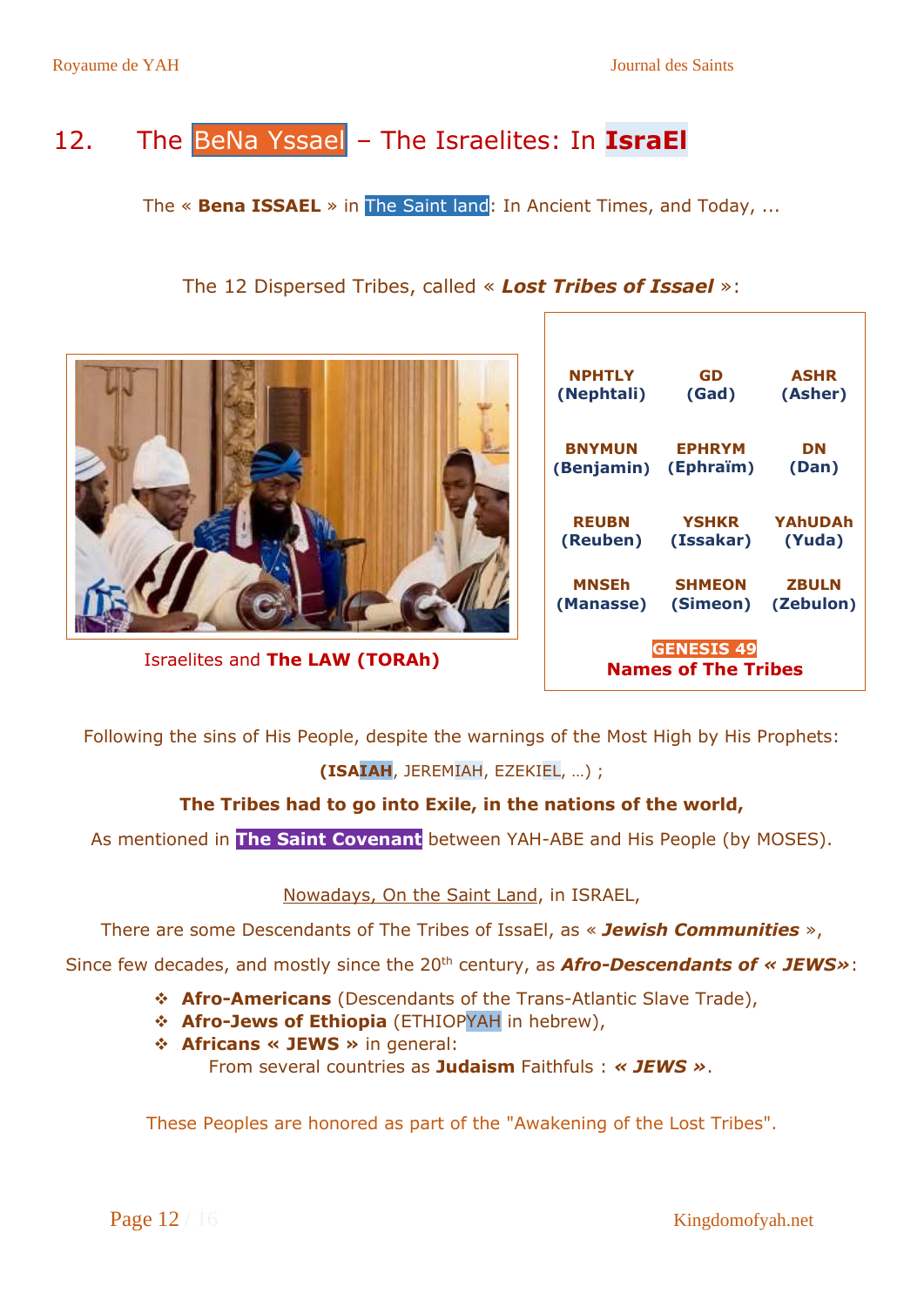### <span id="page-14-0"></span>13. The BeNa YssaEl – The Israelites: In **Diaspora**

« The LORD shall assemble the **Outcasts of Israel**, And gather together the **Dispersed of Judah**,

**From the four corners of the earth**. »

### **ISAIAH 11: 11**

 (YShaYah, YSaYah)



The Tribes dispersed in Africa, The « **BANTU** » peoples: Lands of Israelites.

The **Afro Peoples** in the countries of their dispersion:

*Caraibbeans – West Indies.*

*Guadeloupe, Martinique, Guyana, Cuba,*…



*United-States,* …



*Brasil, Mexico,* …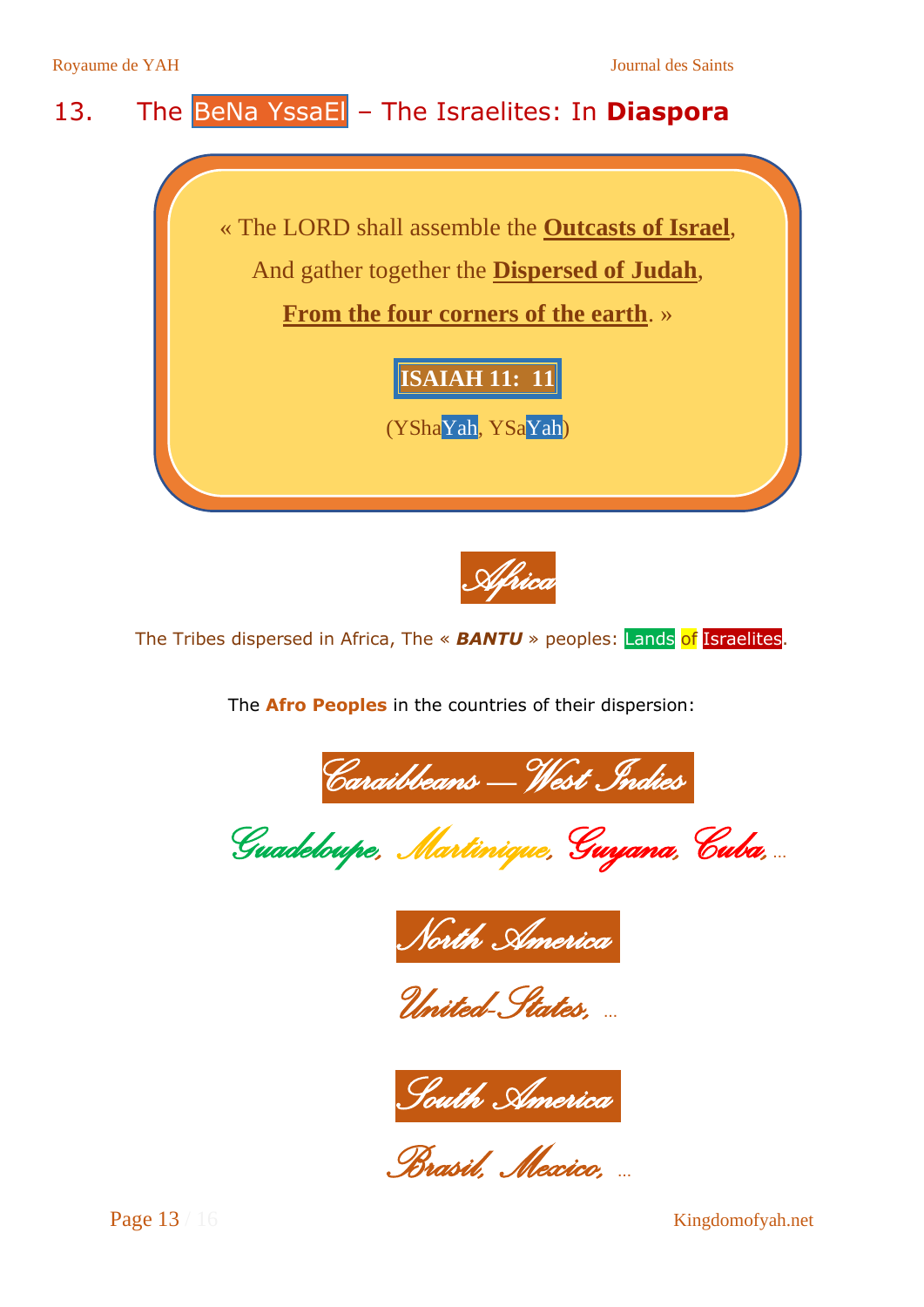### <span id="page-15-0"></span>14. Glory to YAH - KONGO – **HIS PEOPLE**: HIS HERITAGE! *(NUN:*  $\frac{1}{2}$  -  $14^{th}$  *(7x2)* Hebrew Letter)

«  $\sqrt{\sqrt{N}}$  or **YAH** – THE LORD is our Shield,

**The Saint One of IssaEl is our King** »

**PSALMS 89: 19** (18)

29.1 **Sons of EL (YAHBE), Give to YAH, Give to YAH**  *Glory and Honor !*

29.2 **Give to YAH Glory for His Name!** 

**Bow down into Worship to YAH – The LORD**

With **Saint Garments** (in Splendor of holiness)**!**

Psalms 29: 1-2

**People's Awakening**

**Saint Garments** Clothes with **Finges**: Talit (**Over-clothes**, Scarf), Jackets, … ; Sacred belt (men), …



Page 14 / 16 Kingdomofyah.net